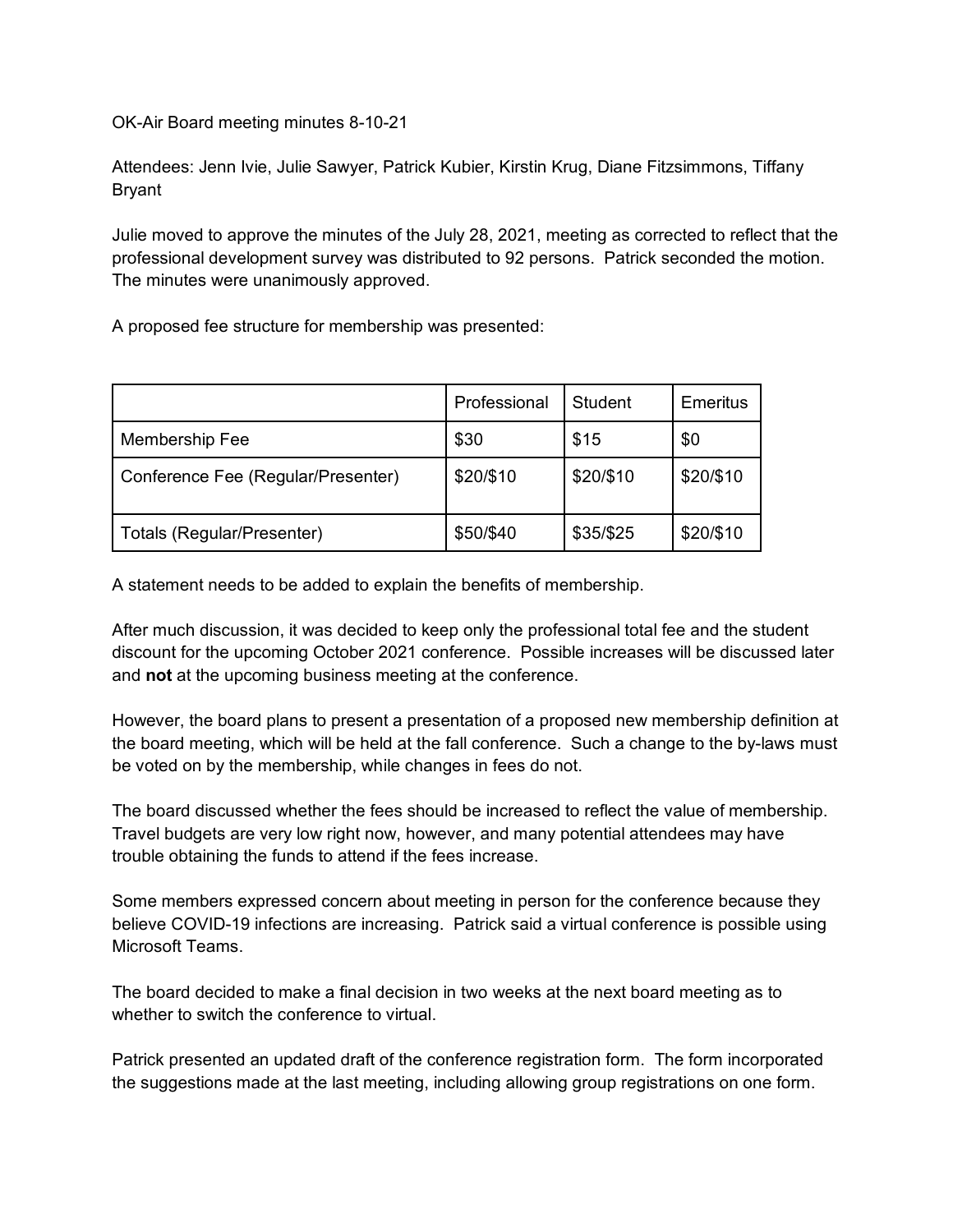Patrick will send a copy to treasurer Susannah Livingood to check. [https://ok](https://ok-air.org/conference-registration/)[air.org/conference-registration/](https://ok-air.org/conference-registration/)

Susannah had emailed the board prior to the meeting some options for the conference, which will be at the University of Oklahoma if held in person.

University of Oklahoma – event options

Minimum standards:

- One large room
- Two seminar rooms
- Space to set up catering

Option 1: Wagner Hall

- No rental or equipment cost
- No catering restrictions
- Parking is available at \$1 per car but requires some wayfinding from garage to meeting building
- Can't be sure it's reserved until after classes start in September

## Option 2: CCE Forum

- \$570 rental cost
- \$150 AV cost
- Must purchase drinks from them, but other catering unrestricted
	- o Coffee- \$16.50 per gallon
	- o Hot water/water station- complimentary
	- o Tea- bags- \$.65 each
	- o Bottled water- \$1.50
	- o Sodas- \$1.25 each
	- o Iced tea, sweet tea and lemonade- \$10 per gallon
	- o OJ, Apple, Cranberry, Grape Juice \$10 per gallon
- Parking included in rental fee, in lot right next to building
- Can lock in reservation now

At this point, the board prefers the CCE Forum but had follow-up questions:

- Is the parking lot reserved for the Forum customers, or will the conference attendees be competing against OU students and employees for the spaces in the parking lot?
- Is the audiovisual cost \$150 per room, or \$150 total?
- The board is still considering moving to a virtual meeting. Therefore:
	- How soon must the rental fee be paid?
		- Is there a deposit?